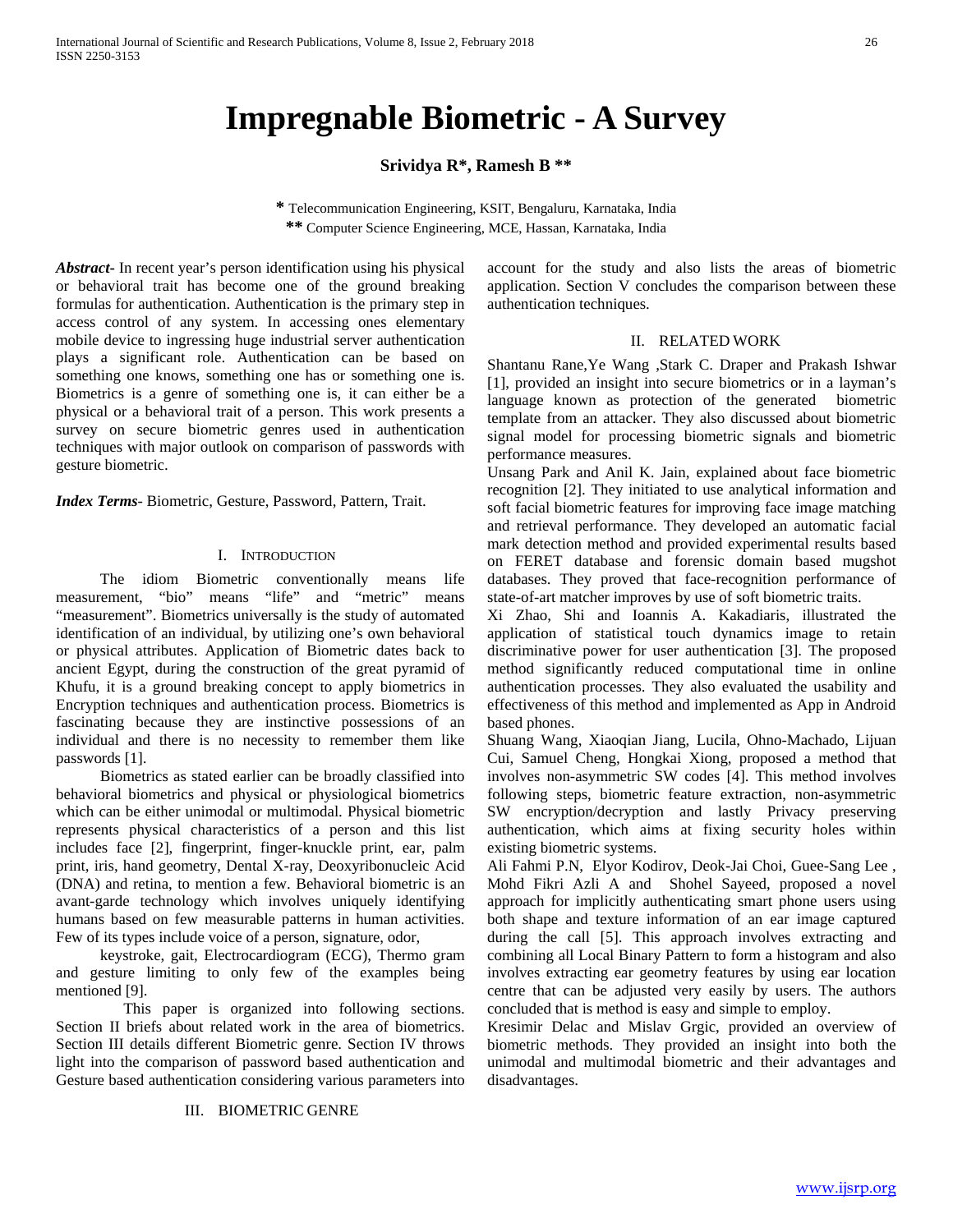As already stated Biometric is broadly classified into two genres with many types falling under each category. A third genre of biometric can be formed by amalgamation of physical and behavioral biometric and it is avowed as Hybrid Biometric [13] [15]. This section describes various biometrics employed in diverse spheres.

## *1.1. Finger print Biometric*

Fingerprint technology is the most widely accepted form of biometric authentication method. The fingerprint specimen consists of minutiae, furrows, valleys and ridges at its tip. These features may be used for feature detection, feature extraction and matching. The accuracy of fingerprint feature matching the template with the input biometric is very high since the input directly is in contact with the reader device. In real-time fingerprint matching, matching can be performed using any of these methods, minutiae based, ridge based or correlation based methods [4] [16].

## *1.2. Finger-Knuckle Print Biometric*

Finger-knuckles are the joints of fingers that are visible prominently when fist is made by clenching the hand. Finger-Knuckle Print (FKP) biometric is an upcoming technology which is gaining popularity in recent years in authentication process. FKP biometric is relatively stable since it remains unchanged throughout the lifetime of a person. In methods using FKP biometric, Region of Interest (RoA) is first determined and then nearest neighbor classifier is used for recognition and comparison. To obtain 100 percent accuracy using FKP in authentication process, multiple finger types yield better result [8] [16].

#### *1.3. Palm print Biometric*

Palm print biometric is similar to Fingerprint in having principle lines, valleys and ridges similar to a finger print. Palm print can be characterized as having distinctive features like wrinkles, width of fingers, Meta Carpo Phalangeal (MCP), Distal Inter Phalangeal (DIP), Proximal Inter Phalangeal (PIP), overall palm area and circularity, the perimeter and elongation fingers indices, which various for every person .Systems involving this method for authentication uses Principle Component analysis strategy and hand geometry features [10].

## *1.4. Hand Geometry Biometric*

Hand Geometry features may involve height of fingers and distance between them, width of the palm, angle between the fingers and hand dimensions. Systems employing this form of biometric processing for authentication may have error rates lesser than 10 percent in verification process. When combined with other forms of biometric to form a multimodal biometric, hand geometry can be reliable for identification [11].

#### *1.5. Iris Biometric*

Iris is complex human phenotype (externally visible trait) and that portion of eye which surrounds the pupil and is colored. It is also claimed that the combination of dark spots, filaments, pits, striations, rings, and freckles add for the accuracy of iris biometric identification. It is believed that iris texture patterns are so unique that both the eyes of same individual are different. [6] [15] [22]

## *1.6. Retina Biometric*

Retina is that portion of the eye embedded deep in its rear hemisphere with tissues and vessels, forming a person's unique identity. Retina recognition technology is based on the differentiation of unique vascular patterns from eye to eye and person to person and nearly impossible to acquire retina images of a person without his consent [14] [15].

## *1.7. Face Biometric*

Face detection, face recognition, face analysis and retrieval system uses facial images consisting of local and global texture features. The prominent components of face include eyes, nose, mouth, ears and chin. Face matching can also be performed using soft facial biometric traits unique to an individual and they include moles, scares, pockmark which may be permanent and the non permanent facial features may include wrinkle, freckle, scares, abrasion, acne, dark skin, whitening and many more [2]. Accuracy of face matching may increase if expressions of subjects are not taken into account.

## *1.8. Ear Biometric*

Ear biometric is one of the easily employed passive forms of biometric. The merits of using ear biometrics in authentication process over other forms of biometrics are, shape of the ear and the cartilage tissue of the pinna are distinctive and does not change during life time of a person, color distribution of ear remains uniform and unchanged so much information is not lost during ear image processing, since ear size is small, one can work efficiently and effectively with lower resolution involved [5].

## *1.9. Dental X-ray Biometrics*

This form of biometric is an intelligent approach which involves identifying an individual based on his naturally unique dental features. As suggested by many researchers this method has lesser error rate when compared to finger print or palm print methods [12].

## *1.10. Vein Biometrics*

Veins are elastic blood vessels that transport blood to heart from various regions of the body and are prominent features of any person's hand. These Vascular patterns have strong immunity to forging since they are not visible to naked eyes and lie underneath the skin. To capture subjects vein pattern infrared sensors are used and when the palm is illuminated a dark pattern appears which is visible due to deoxidized hemoglobin in the palm veins [23]

## *1.11. Voice Biometric*

Voice biometric has made the world of technology more easily adoptable and is true since most of devices used by humans today work on speech commands.

Voice of an individual is predominantly dependent on his physical traits used in creation of sound like mouth, vocal tracts, larynx, pharynx, nasal cavities and lips. The behavioral trait of an individual may change according to his emotional state, medical conditions and age. Recorded audio files of varying types and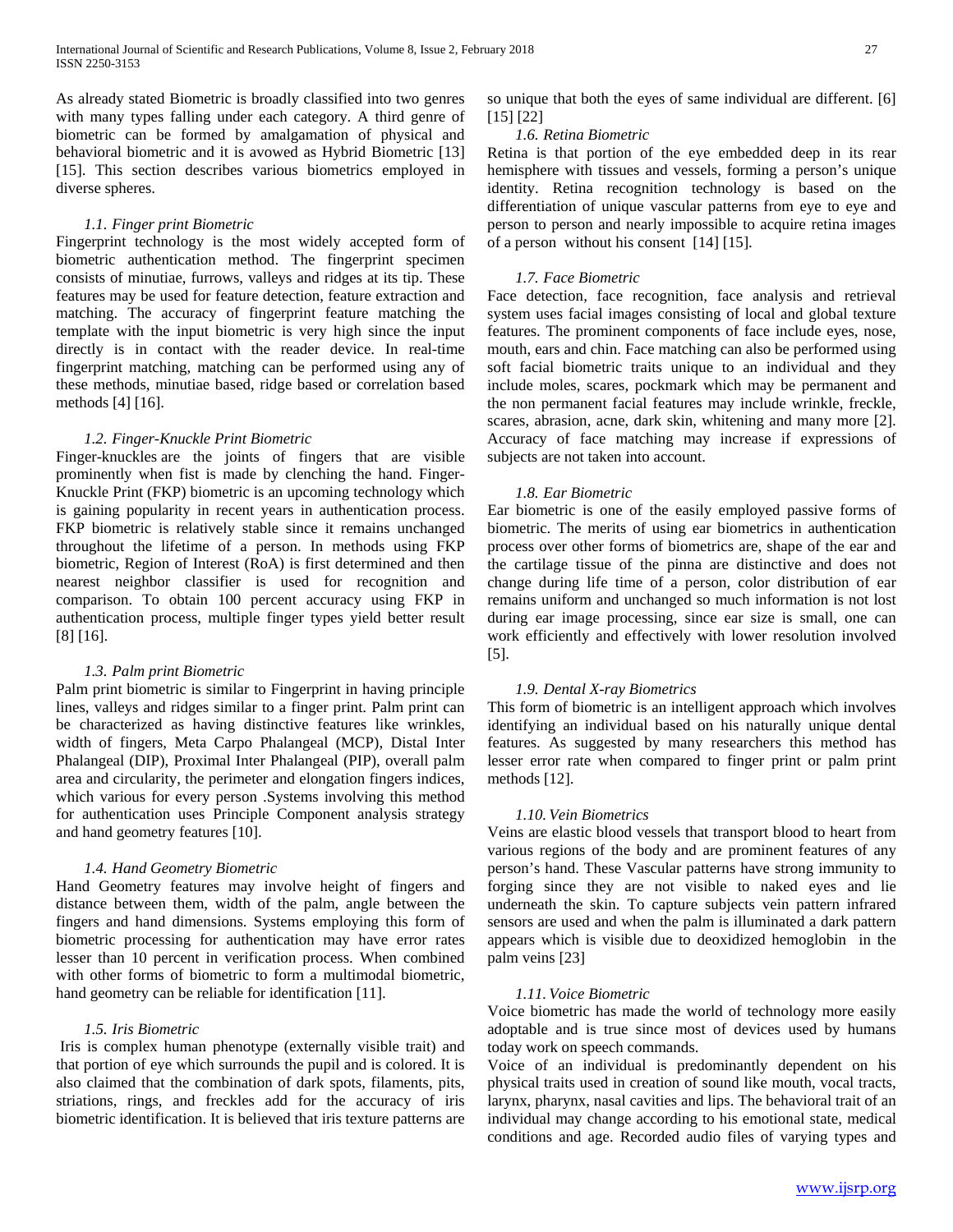their differing qualities are the primary challenge in voice recognition systems. Obtaining all levels of training data is an added issue and also the distance of the individual from the recording device can be a problem [17].

## *1.12. Signature Biometric or Hand Writing recognition*

Signature or hand writing is an unique expression by an individual's hand geometry and is a traditional style of metric for person authentication and identification. Though many theories relating to signature based authentication systems are proposed, no due attention is rendered in employing them.

In some instances handwriting or signatures belonging to different subjects may look similar and two genuine signature instances of same user may have variations in texture and other dynamic property. To declare a signature genuine an Elastic distance matching algorithm may be made use of and the signature characteristics considered [18].

#### *1.13. Gait Biometric*

Gait of a person is the way he walks and is influenced by his physical or psychological status such as emotion, fatigue, wellbeing, etc. In addition, external factors such as clothing, shoes, carried loads, and ground characteristics also influence gait. Gait is a complex spatio-temporal biometrics measured using the concept of Bio-kinematics and is not a distinctive feature [21].

## *1.14.Keystroke Biometric*

A prevalent belief in major class of society is that every individuals typing style or pattern on keyboard is unique. It provides discriminatory information even though not completely distinctive. The merits of using keystroke biometrics is that since the person using the system is keying information he can be easily monitored, but it majorly does not contribute to privacy and in turn security. The application of keystroke biometrics and databases consisting of keystroke templates majorly affect the performance of keystroke biometrics system [20].

#### *1.15. Odor Biometric*

Odor is a predominant feature of every individual and is caused generally at a very lesser concentration by one or more volatilized chemical composition. They are spread around and can either be pleasant or unpleasant. To employ this type of biometric in authentication process an array of sensors are to be used, to identify the odor and it becomes a complex process to synchronize the array of sensors. Though this is a promising approach it is still in infancy and needed to be well established in the field of Biometric authentication systems [19].

## *1.16. DNA Biometric*

DNA technology is the most widely accepted form of complex human genotypes biometric authentication means. DNA or Deoxyribonucleic acid of an individual is very unique and probably most reliable feature which cannot be forged. The DNA pattern infact is a one dimensional code which is unique to a person and preset in every cell of an individual's body. The limitations of DNA biometrics are, since it is present in every cell of a person's body, it is easy to steal, but DNA matching involves complex process so it is difficult to employ in real time by the masses [22].

#### *1.17. ECG Biometric*

Electrocardiogram (ECG) is an emerging modality in the field of Biometric recognition systems which are difficult to counterfeit. ECG depends on structural and functional characteristics of the heart and contains information pertaining to the electrical operations of the heart which are unique and highly personalized. In short ECG is a record of heart's electrical activity. Researchers have stated several issues that need to be solved before using ECG in biometric systems for authentication few of them are ECG signal changes over time and heart rate variability due to ageing [24].

#### *1.18. Thermogram Biometric*

It is an emerging modality in the field of Biometric Authentication Techniques. Thermo gram relates to capturing heat radiation pattern emitted from human body parts like face, hand, veins and so on, using infra-red cameras and since humans maintain constant temperature and are homoeothermic When compared to visual images, thermal imaging has better accuracy. Facial Thermo gram allows one to passively perform detection in different circumstances by recording facial temperature variations caused by vein structure on facial surface [25].

## *1.19. Gesture Biometric*

Gesture biometrics is one of the most interesting and trendsetting innovation of previous few decades. Gesture refers to non verbal communication or movement of body parts usually hand or fingers to indicate a person's intention. It involves edge detection methods. Gestures are revocable that is when a gesture is no longer effective it can be replaced and since it does not involve touch on any device, forging is difficult. Having these merits gestures are widely used now a days in person identification and authentication process [3] [7] [26].

## IV. ANALYSIS AND DISCUSSION

This section provides an insight into the comparison of passwords with one of the biometrics based authentication methods and also the areas of application of biometrics.

## *1.1. Comparison between Passwords and Gesture Biometric Authentication Methods*

The comparative study between two classes of authentication is tabulated in Table 1. The two authentication classes that are gesture authentication represented in table as "Ges" and the classical password authentication method represented as "Pwd" are compared with respect to the parameters Interest, Ease of Use and Ease of remembrance.

'I' in Table 1 represent Interest of the user, 'N' represents Neutral, 'NI' represents Not Interested, 'D' represents Difficult, 'VD' represents Very Difficult, 'E' represents Easy, 'VE' represents Very Easy, 'A' represents Average.

Table 1 was formulated by giving same type of gesture and password to each of the subjects under study. With respect to their Interest in using the password or gesture, Ease of their Use and Ease of remembrance the results are correlated, compared and tabulated. This study was consolidated for a period of nine months involving 63 subjects belonging to different age group.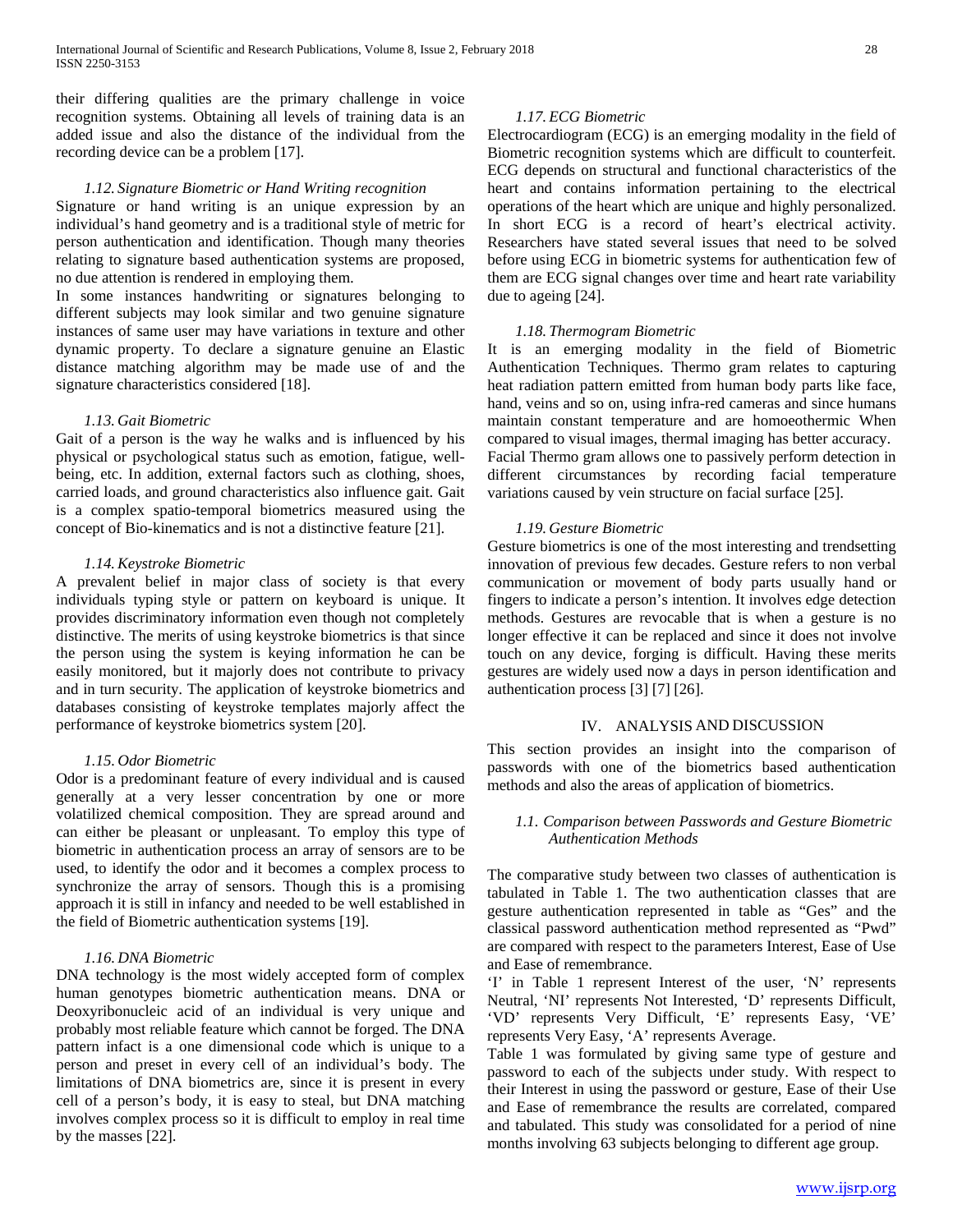For a period of three months first study was conducted. Involving same subjects, for a period of next six months, second study was conducted and the third study was done for a period of successive nine months.

**Table 1** Comparative Analysis of Password and Gesture authentication Approaches

| <b>Password Authentication Vs Gesture Authentication</b> |                     |                 |            |             |            |                        |     |
|----------------------------------------------------------|---------------------|-----------------|------------|-------------|------------|------------------------|-----|
| Age                                                      | Time<br>Duration    | <i>Interest</i> |            | Ease of Use |            | Ease of<br>Remembrance |     |
|                                                          |                     | Pwd             | <b>Ges</b> | Pwd         | <b>Ges</b> | Pwd                    | Ges |
| $20-$<br>30                                              | 3 <sub>months</sub> | T               | I          | NI          | VE         | E                      | VE  |
|                                                          | 6 <sub>months</sub> | I               | I          | NI          | VE         | E                      | VE  |
|                                                          | 9months             | NI              | Ī          | NI          | VE         | А                      | VE  |
| 30-<br>40                                                | 3 <sub>months</sub> | I               | I          | NI          | VE         | A                      | VE  |
|                                                          | 6 <sub>months</sub> | NI              | I          | D           | VE         | A                      | E   |
|                                                          | 9 <sub>months</sub> | NI              | I          | D           | E          | D                      | A   |
| 40-<br>50                                                | 3 <sub>months</sub> | NI              | I          | D           | VE         | D                      | E   |
|                                                          | 6 <sub>months</sub> | NI              | I          | D           | E          | D                      | A   |
|                                                          | 9 <sub>months</sub> | NI              | I          | VD          | E          | <b>VD</b>              | A   |
| 50-<br>60                                                | 3months             | NI              | I          | D           | E          | D                      | A   |
|                                                          | 6 <sub>months</sub> | NI              | I          | VD          | E          | <b>VD</b>              | A   |
|                                                          | 9months             | NI              | I          | VD          | E          | VD                     | A   |

Fig.1 depicts the tabulated comparative study between password and gesture based authentication methods graphically.



Fig. 1. *Comparision between Password and Gesture authentication*

X-axis represents Range of Ages (RoA) i.e., different age group considered for study of the two methods of authentication and Yaxis represents Average Percentage of Correlation between the Parameters considered for Gesture and Password (APCPGP) for

9 months. The graph was derived by assuming values for all the variables considered in Table I.

Different biometric genre can also be evaluated based on the Biometric characteristics listed here and they are universality, uniqueness, permanence, measurability, performance, acceptability, circumvention. There can also be many other parameters not listed here that can be used to evaluate various biometric genre.

When conducting this study special case related to memory loss like Dementia, Alzheimer's and mental illness were not taken into account.

## *1.2. Areas of Applications*

The most revolutionary idea of using what a person himself is, in various fields, is a cutting edge technology and known as Biometric as already stated. Biometric concept can be employed in various areas and few of them are listed here.

- Biometric are used in access control systems to provide various levels of security.
- Biometric are used in person recognition or identification and authentication.
- They are used in Biometric linked Encryption algorithms in various Networks.
- They are increasingly useful for security applications in the banking industry and various web applications.
- Biometric systems are used in home automation and security applications like video surveillance, airport checking, computer or mobile devices systems, etc.
- Used in the field of medical applications, forensic medicine and forensic science to find culprits in the area of crime.

#### V. CONCLUSION

The study of biometric has a voluminous scope and future. Biometric and its use in security solutions for networks and in authentication process is a ground breaking technology. Biometrics can be easily employed since the burden of remembering neither the passwords nor the issues related to maintaining any smart cards is involved.

Biometric and its applications will rule the world of encryption and authentication in mere future. Biometric applications not limiting to only above said areas, currently their usage in home automation is catching an eye. In mere future there will be no area spared where in biometric technology is not made use of.

This paper is an effort to provide an insight into biometrics and its classes. There are currently ample of ongoing researches in this field to explore the unexplored within us and use them for the benefit of mankind.

#### ACKNOWLEDGMENT

The authors would like to extend their thanks to all those subjects involved in study and also the researchers, academicians and corporate employees, who have lend their support directly or indirectly in carrying out this research work.